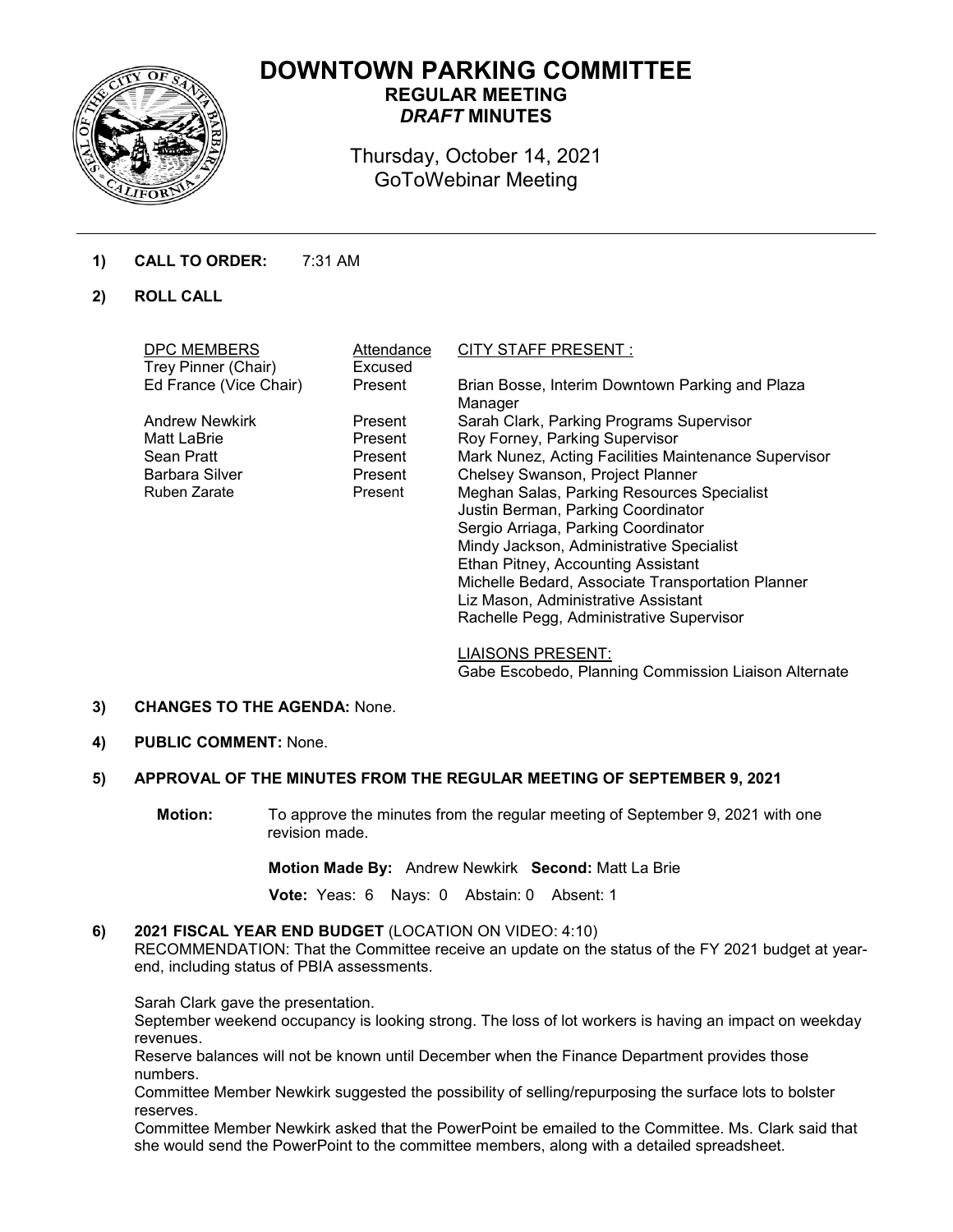# **PUBLIC COMMENT**: None.

#### **7) FINANCE SUBCOMMITTEE MEETING** (LOCATION ON VIDEO: 31:45)

RECOMMENDATION: That the Committee set a date for the meeting of the DPC Finance Subcommittee on Thursday, October 28, 2021 at 9:00 AM.

**Motion:** That the Committee set a date for the meeting of the DPC Finance Subcommittee on Thursday, October 28, 2021 at 9:00 AM..

**Motion Made By:** Sean Pratt **Second:** Matt LaBrie

 **Vote:** Yeas: 6 Nays: 0 Abstain: 0 Absent: 1

Committee Member LaBrie left the meeting at this time (8:07 AM).

#### **PUBLIC COMMENT:** None

#### **8) STATE STREET PROMENADE UPDATE** (LOCATION ON VIDEO: 35:33)

RECOMMENDATION: That the Committee receive an update on the State Street Promenade, including parklets, outdoor dining, sidewalk enforcement, the Emergency Economic Recovery Ordinance, and the State Street Advisory Committee.

Ms. Clark stated that with the recent rain event, there was no significant flooding.

Staff is working with businesses to remove their abandoned parklets or staff will be removing the materials. Staff continues to work on enforcement issues in regards to sidewalk clearance. A majority of the businesses remain in compliance. Only a few have been referred to a higher level of enforcement for prosecution. Staff is working to bring structures into ADA compliance. There will be continued outreach to the business to educate them on the guidelines.

Mr. Bosse commented that staff is actively involved in the State Street Advisory Committee effort.

#### **PUBLIC COMMENT:** None

Vice Chair France commented that the 500 block of State Street needs to be addressed in a short-term way. The through route, with no detour, is an ongoing hazard. Parklets are too large to make a safe space for the passing zone in the middle. Mr. Bosse said that staff will take a look at the 500 block and make sure that businesses are adhering to the space constraints allowed for the parklets. Staff will work with Transportation Planning staff on this. Staff will re-measure the parklets to make sure that they are following the current guidelines. Ms. Clark said that staff will make sure that emergency vehicles can pass through this block.

Committee Member Newkirk mentioned that the intersection of State and Anapamu Streets is tricky to get through without it being signalized. Currently, there is just a stop sign during peak times of State Street activity. Ms. Clark said that this would be brought to the attention of Transportation Planning staff. Committee member Silver also commented that just a stop sign is difficult for people with low or no vision.

#### **9) PROGRAM UPDATES** (LOCATION ON VIDEO: 49:38)

RECOMMENDATION: That the committee receive an update on parking automation, and staffing/hiring issues particularly in the parking kiosks.

Roy Forney gave the update to committee members.

License Plate Recognition (LPR) testing is occurring and showing that there are some obstacles to work through.

Vice Chair France was in favor of increasing the hourly wage to improve employee retention.

#### **PUBLIC COMMENT:** None.